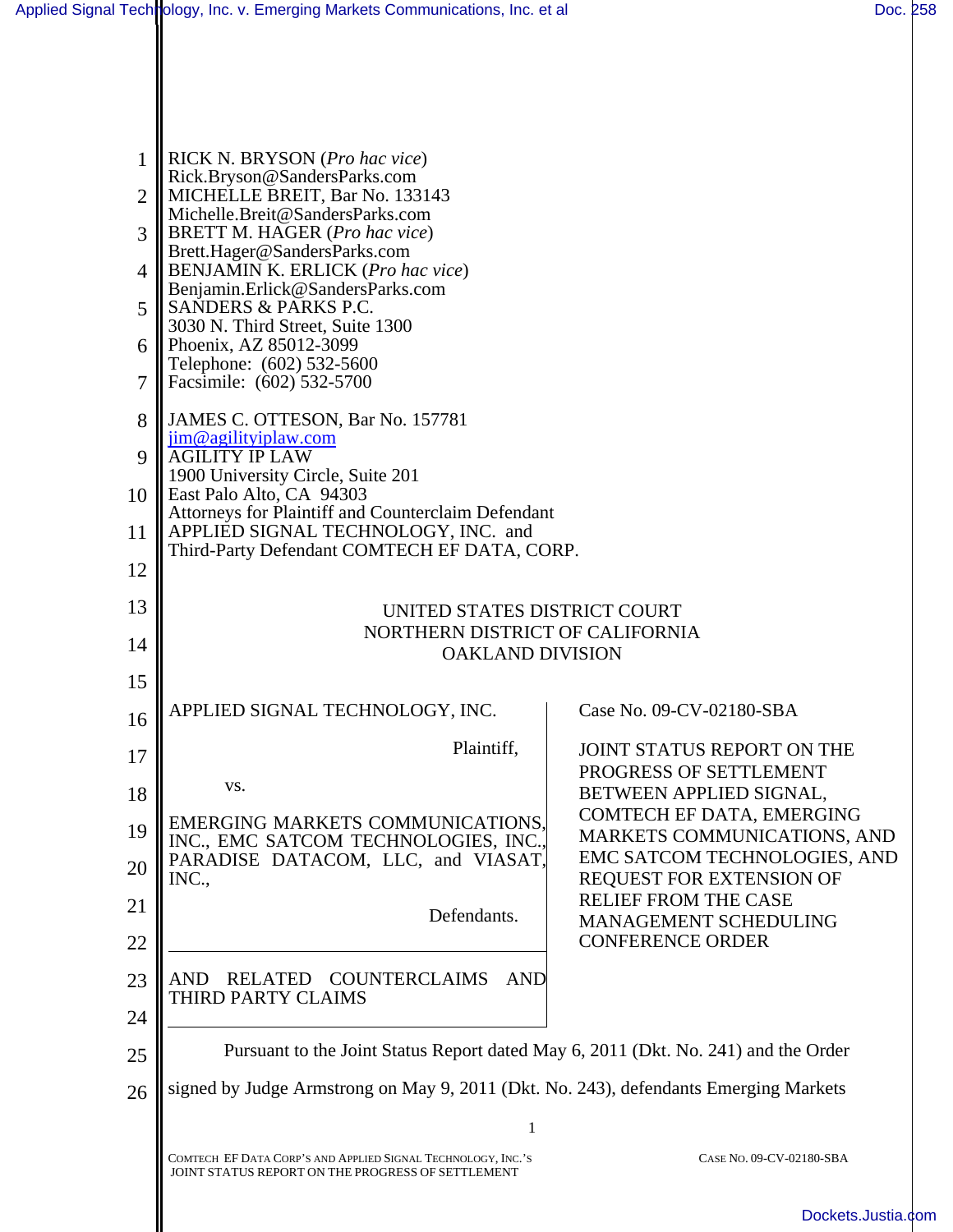1  $\mathfrak{D}$ 3 Communications, Inc., and EMC Satcom Technologies, Inc. (collectively "EMC"), plaintiff and counter-defendant Applied Signal Technology, Inc. ("AST"), third-party defendant Comtech EF Data Corp. ("Comtech") submit this joint status report on the progress of settlement.

4 5 6 7 In their report to the Court on May 6, 2011, AST, Comtech, and EMC requested referral to Magistrate Judge Zimmerman for assistance in resolving their remaining issues as they work to finalize a settlement license. In response, the Court's May 9, 2011 Order referred the above parties to Magistrate Judge Zimmerman for further settlement discussions.

8  $\overline{Q}$ 10 11 12 Also on May 9, 2011, the above parties corresponded via email with Magistrate Judge Zimmerman requesting his assistance in finalizing their settlement agreement. Also with that correspondence, the parties delivered to Magistrate Judge Zimmerman a copy of the May 6 Joint Status Report, along with a letter agreement identifying the remaining issues between the parties. That correspondence also addressed possible approaches to a further settlement conference.

13 14 15 Since the above parties and their remaining disputes are now referred to Magistrate Judge Zimmerman, the above parties will cooperate with Magistrate Judge Zimmerman in a further settlement conference or as otherwise directed.

16 17 18 In light of the above parties being referred to Magistrate Judge Zimmerman, they jointly stipulate and respectfully request that the Court order the next settlement status report be due thirty-one days from May 13, 2011, for a due date of June 13, 2011.

2

20

19

21

22

23

24

25

26

Date: May 13, 2011 SANDERS & PARKS P.C.

*/s/ Rick N. Bryson*  Rick N. Bryson ATTORNEYS FOR PLAINTIFF/ COUNTERDEFENDANT APPLIED SIGNAL TECHNOLOGY AND THIRD-PARTY DEFENDANT COMTECH EF DATA CORP.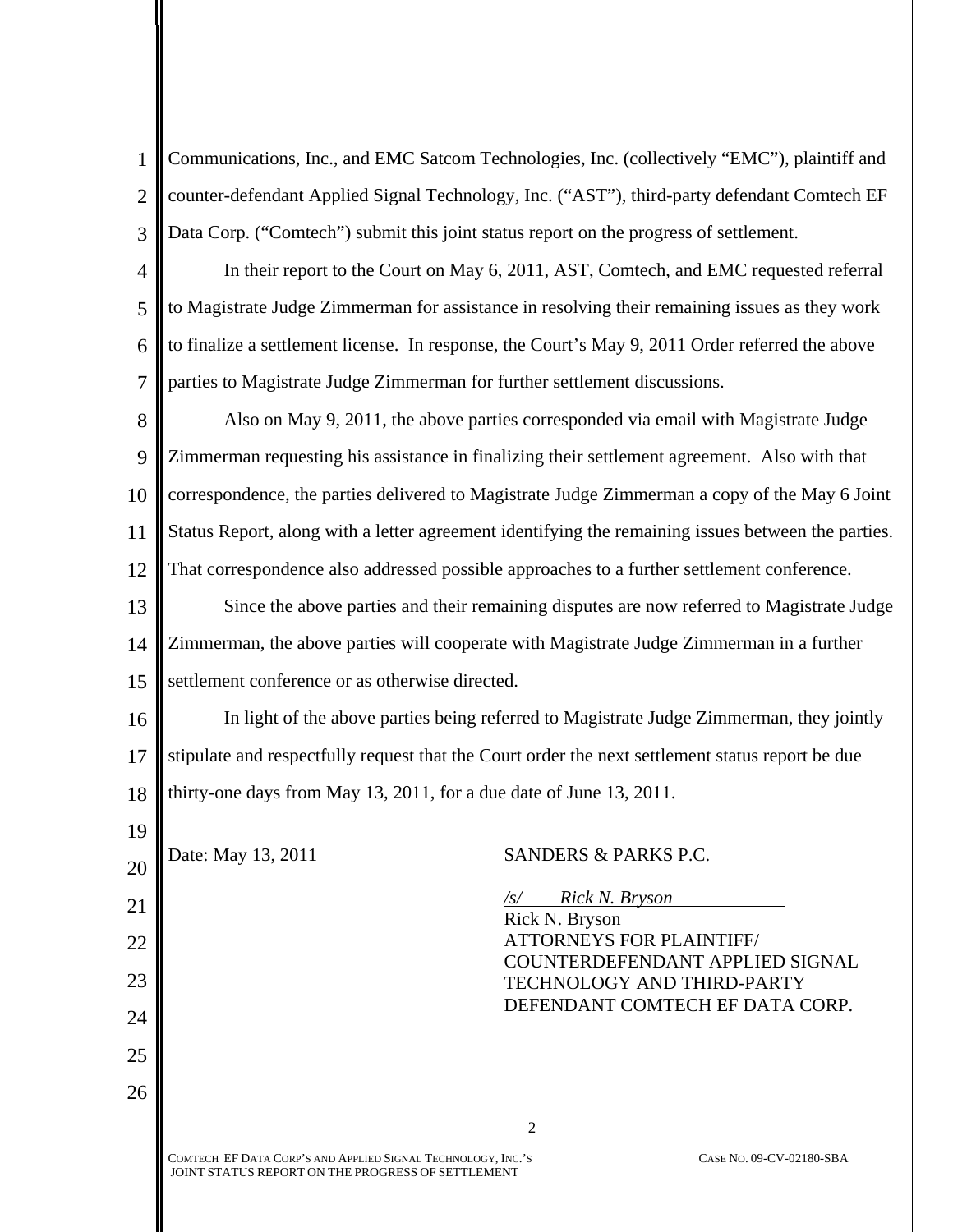| $\mathbf{1}$   | Date: May 13, 2011                                                                                                | HARNESS, DICKEY & PIERCE, PLC                                              |
|----------------|-------------------------------------------------------------------------------------------------------------------|----------------------------------------------------------------------------|
| $\overline{2}$ |                                                                                                                   | $\frac{f_S}{f_S}$ Rudolph A. Telscher<br>Rudolph A. Telscher               |
| 3              |                                                                                                                   | ATTORNEYS FOR DEFENDANTS                                                   |
| $\overline{4}$ |                                                                                                                   | EMERGING MARKETS COMMUNICATIONS,<br>INC. and EMC SATCOM TECHNOLOGIES, INC. |
| 5              |                                                                                                                   |                                                                            |
| 6              |                                                                                                                   |                                                                            |
| $\overline{7}$ |                                                                                                                   |                                                                            |
| 8              |                                                                                                                   |                                                                            |
| 9              |                                                                                                                   |                                                                            |
| 10             |                                                                                                                   |                                                                            |
| 11             |                                                                                                                   |                                                                            |
| 12<br>13       |                                                                                                                   |                                                                            |
| 14             |                                                                                                                   |                                                                            |
| 15             |                                                                                                                   |                                                                            |
| 16             |                                                                                                                   |                                                                            |
| 17             |                                                                                                                   |                                                                            |
| 18             |                                                                                                                   |                                                                            |
| 19             |                                                                                                                   |                                                                            |
| 20             |                                                                                                                   |                                                                            |
| 21             |                                                                                                                   |                                                                            |
| 22             |                                                                                                                   |                                                                            |
| 23             |                                                                                                                   |                                                                            |
| 24             |                                                                                                                   |                                                                            |
| 25             |                                                                                                                   |                                                                            |
| 26             |                                                                                                                   |                                                                            |
|                |                                                                                                                   | $\mathfrak{Z}$                                                             |
|                | COMTECH EF DATA CORP'S AND APPLIED SIGNAL TECHNOLOGY, INC.'S<br>JOINT STATUS REPORT ON THE PROGRESS OF SETTLEMENT | CASE NO. 09-CV-02180-SBA                                                   |
|                |                                                                                                                   |                                                                            |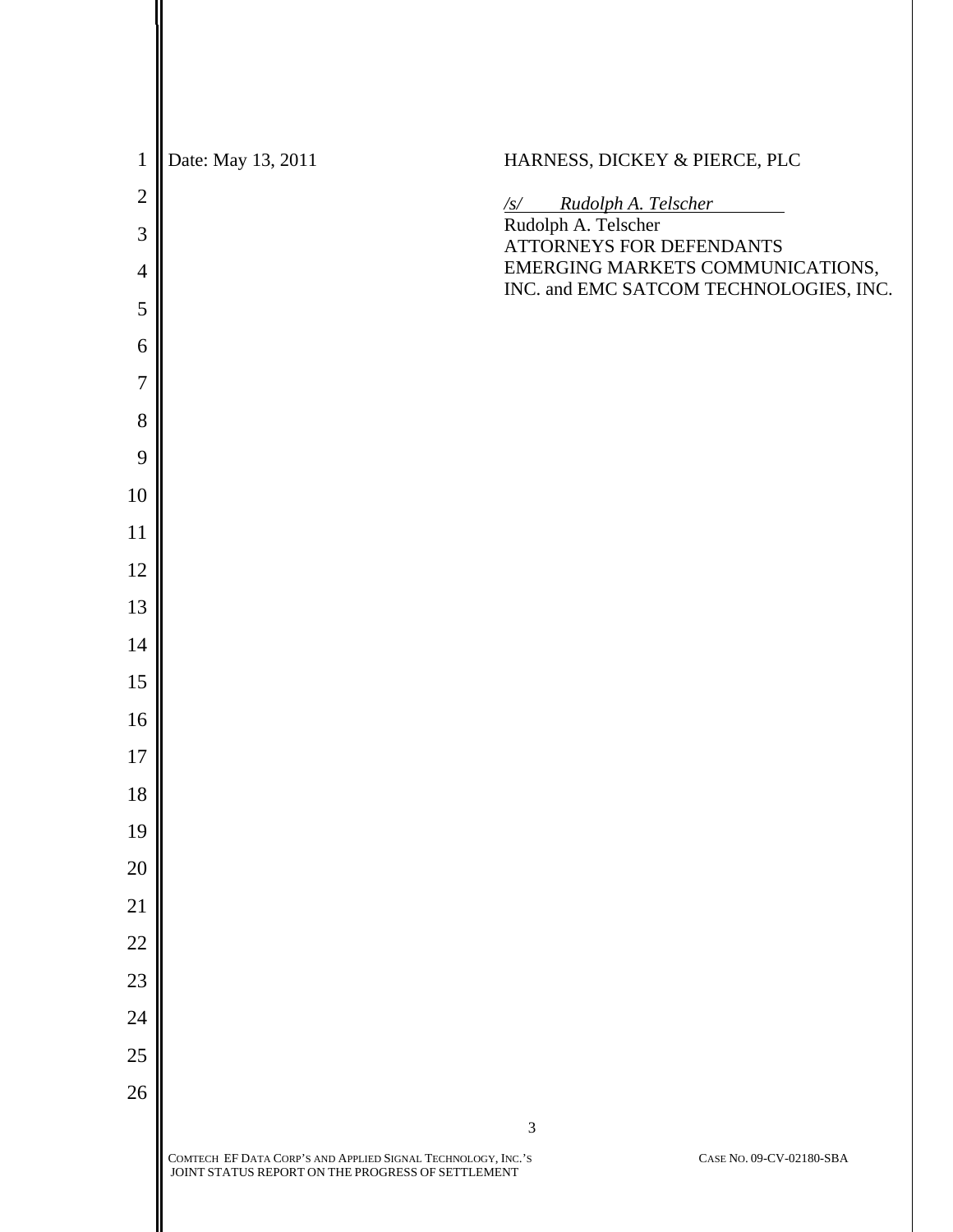| $\mathbf{1}$   | DECLARATION OF CONSENT                                                                                            |                                                               |
|----------------|-------------------------------------------------------------------------------------------------------------------|---------------------------------------------------------------|
| $\overline{2}$ |                                                                                                                   |                                                               |
| 3              | Pursuant to General Order No. 45, Section X (B) regarding signatures, I attest under                              |                                                               |
| $\overline{4}$ | penalty of perjury that concurrence in the filing of this document has been obtained from                         |                                                               |
| 5              | Douglas A. Robinson.                                                                                              |                                                               |
| 6              | Date: May 13, 2011                                                                                                | SANDERS & PARKS P.C.                                          |
| $\overline{7}$ |                                                                                                                   | $\sqrt{s}$ Rick N. Bryson                                     |
| 8              |                                                                                                                   | Rick N. Bryson<br><b>ATTORNEYS FOR PLAINTIFF/</b>             |
| 9              |                                                                                                                   | COUNTERDEFENDANT APPLIED SIGNAL<br>TECHNOLOGY AND THIRD-PARTY |
| 10             |                                                                                                                   | DEFENDANT COMTECH EF DATA CORP                                |
| 11             |                                                                                                                   |                                                               |
| 12             |                                                                                                                   |                                                               |
| 13             |                                                                                                                   |                                                               |
| 14             |                                                                                                                   |                                                               |
| 15             |                                                                                                                   |                                                               |
| 16             |                                                                                                                   |                                                               |
| 17<br>18       |                                                                                                                   |                                                               |
| 19             |                                                                                                                   |                                                               |
| 20             |                                                                                                                   |                                                               |
| 21             |                                                                                                                   |                                                               |
| 22             |                                                                                                                   |                                                               |
| 23             |                                                                                                                   |                                                               |
| 24             |                                                                                                                   |                                                               |
| 25             |                                                                                                                   |                                                               |
| 26             |                                                                                                                   |                                                               |
|                |                                                                                                                   | 4                                                             |
|                | COMTECH EF DATA CORP'S AND APPLIED SIGNAL TECHNOLOGY, INC.'S<br>JOINT STATUS REPORT ON THE PROGRESS OF SETTLEMENT | CASE NO. 09-CV-02180-SBA                                      |
|                |                                                                                                                   |                                                               |